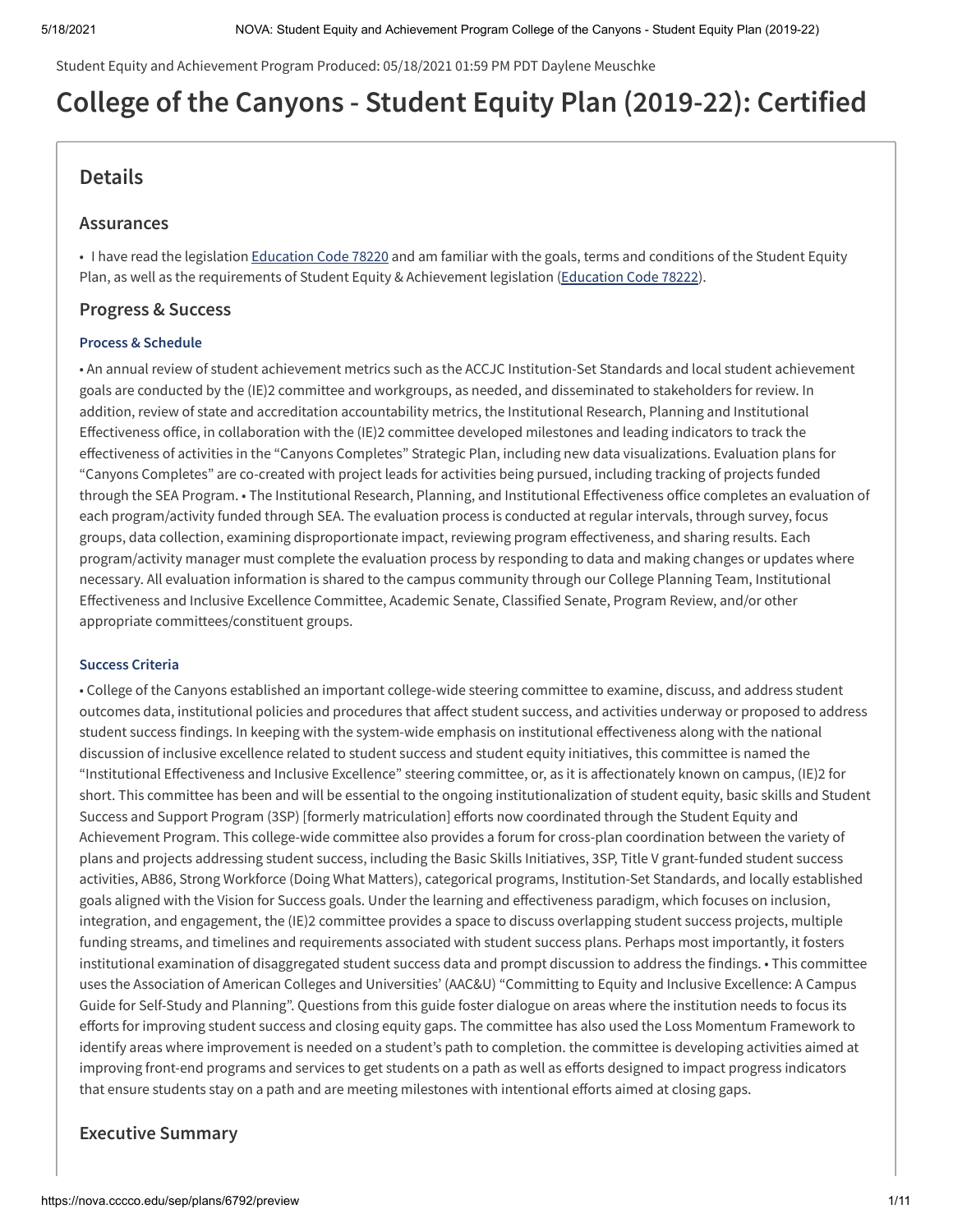http://www.canyons.edu/IE2

# **Contacts**

**Chancellor/President**

### **Dianne Van Hook** Dianne.vanhook@canyons.edu

#### **Chief Business Officer**

 Vice President/Asst. Superintendent, Business Services **Sharlene Coleal** sharlene.coleal@canyons.edu (661) 259-7800

#### **Chief Student Services Officer**

 VP, Student Services **Michael Wilding** michael.wilding@canyons.edu (661) 362-3498

#### **Academic Senate President**

 President, Academic Senate **Rebecca Eikey** rebecca.eikey@canyons.edu (661) 362-5314

#### **Alternate Project Lead Contact**

 Administrative Assistant **Samantha Escalera** samantha.escalera@canyons.edu (661) 362-3563

#### **Alternate Project Lead Contact**

**Ryan Theule**

ryan.theule@canyons.edu

#### **Chief Instructional Officer**

 **Mr. Joe Gerda** Interim Asst. Superintendent / VP, Instruction joe.gerda@canyons.edu (661) 362-6410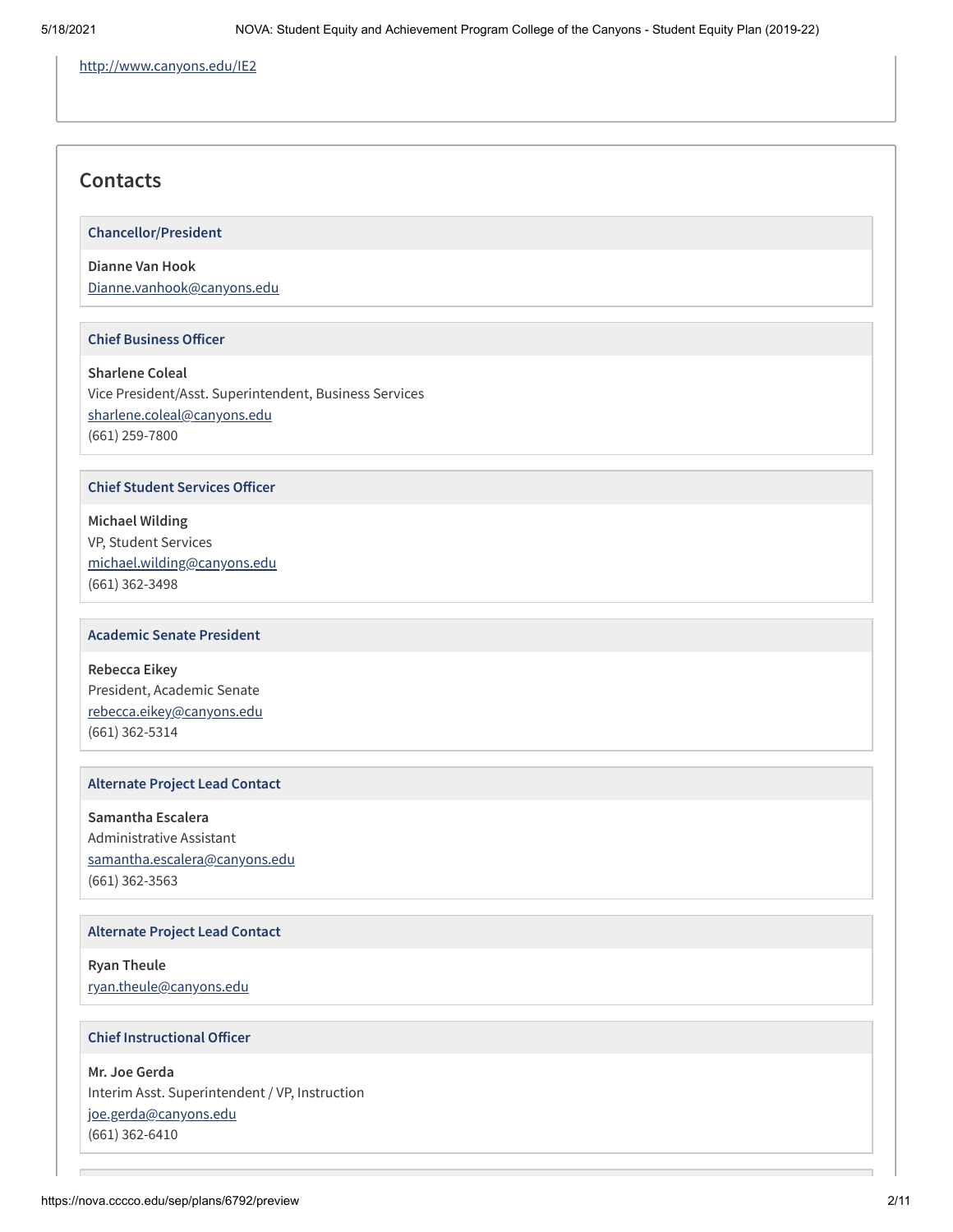#### **Alternate Project Lead Contact**

#### **Ms. Carolyn Shaw**

 Director, Grants and Categotrical Accounting carolyn.shaw@canyons.edu (661) 362-3482

#### **Alternate Project Lead Contact**

 **Mr. Paul Wickline** Associate VP paul.wickline@canyons.edu (661) 362-3152

#### **Responsible Person**

**Daylene Meuschke** daylene.meuschke@canyons.edu

**Chief Business Officer** 

**Jason Hinkle** jason.hinkle@canyons.edu

#### **Project Lead Contact**

**Jasmine Ruys** jasmine.ruys@canyons.edu

#### **Alternate Project Lead Contact**

**Daylene Meuschke** daylene.meuschke@canyons.edu

# **Metrics**

 **Overall Student Population**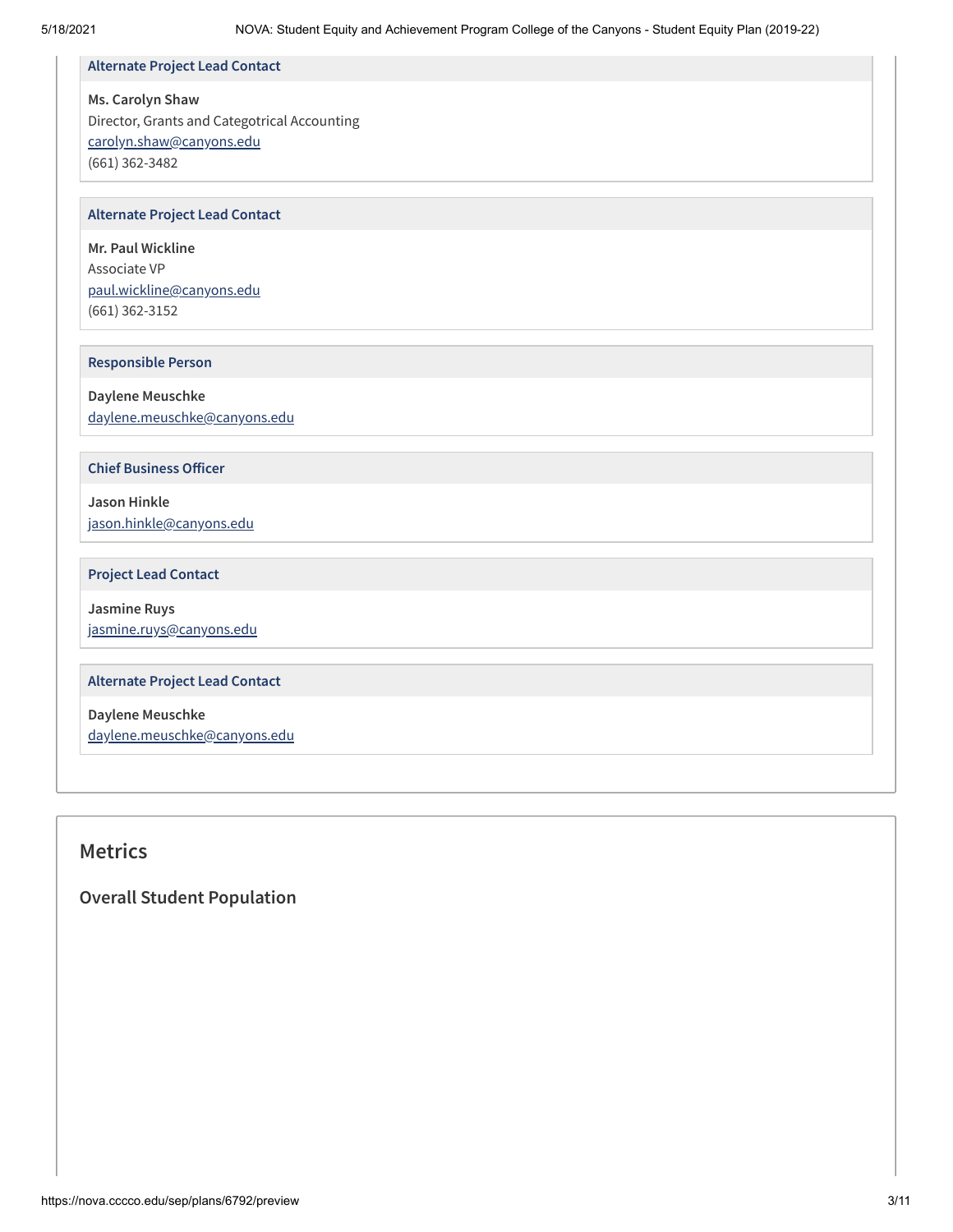| <b>Metric</b>                                                                           | <b>Baseline</b> | Goal  | Equity<br>Change |
|-----------------------------------------------------------------------------------------|-----------------|-------|------------------|
| Enrolled in the Same Community College                                                  | 20956           | 21388 | $+2.06%$         |
| Retained from Fall to Spring at the Same College                                        | 12499           | 14528 | $+16.23\%$       |
| Completed Both Transfer-Level Math and English Within the District in<br>the First Year | 434             | 868   | $+100%$          |
| Attained the Vision Goal Completion Definition                                          | 1844            | 2022  | $+9.65%$         |
| Transferred to a Four-Year Institution                                                  | 2255            | 2300  | $+2\%$           |

# **Disproportionately Impacted (DI) Student Groups**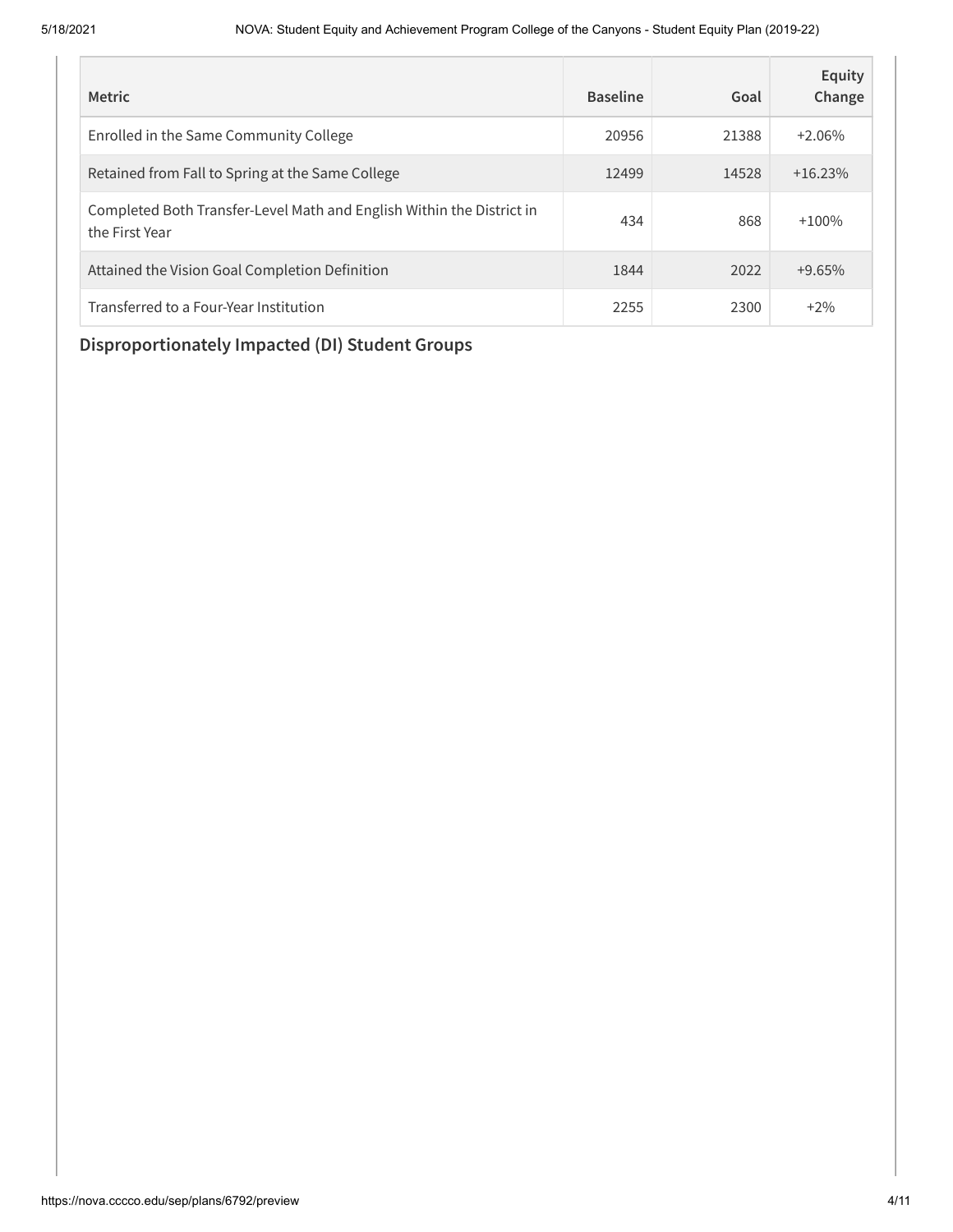| Demographic                         | Gender | <b>Metric</b>                                       | <b>Baseline</b> | Goal           | Equity<br>Change                                                           |
|-------------------------------------|--------|-----------------------------------------------------|-----------------|----------------|----------------------------------------------------------------------------|
| American Indian<br>or Alaska Native | Female | Transferred to a Four-Year Institution              | 1               | $\overline{2}$ | $+100\%$ $\blacktriangleright$ $\parallel$                                 |
| Some other race                     | Female | Transferred to a Four-Year Institution              | 5               | 10             | $+100\%$                                                                   |
| Hispanic or Latino                  | Male   | Transferred to a Four-Year Institution              | 370             | 429            | $+15.95\%$                                                                 |
| <b>Black or African</b><br>American | Male   | Transferred to a Four-Year Institution              | 39              | 52             | $+33.33\%$                                                                 |
| Some other race                     | Male   | Transferred to a Four-Year Institution              | 6               | 43             | $+616.67\%$                                                                |
| American Indian<br>or Alaska Native | Male   | Transferred to a Four-Year Institution              | $\mathbf{1}$    | 5              | $+400\%$ $\blacktriangleright$ $\blacktriangleright$ $\blacktriangleright$ |
| <b>Black or African</b><br>American | Female | Enrolled in the Same Community<br>College           | 819             | 981            | $+19.78\%$                                                                 |
| Some other race                     | Female | Enrolled in the Same Community<br>College           | 52              | 75             | $+44.23\%$                                                                 |
| White                               | Male   | Enrolled in the Same Community<br>College           | 2987            | 3019           | $+1.07\%$                                                                  |
| <b>Black or African</b><br>American | Male   | Enrolled in the Same Community<br>College           | 695             | 747            | $+7.48\%$                                                                  |
| Foster Youth                        | Female | Enrolled in the Same Community<br>College           | 183             | 228            | $+24.59\%$                                                                 |
| Foster Youth                        | Male   | Enrolled in the Same Community<br>College           | 97              | 108            | $+11.34\%$                                                                 |
| Veteran                             | Female | Enrolled in the Same Community<br>College           | 63              | $77$           | $+22.22\%$                                                                 |
| <b>Black or African</b><br>American | Female | Retained from Fall to Spring at the<br>Same College | 274             | 286            | $+4.38\%$                                                                  |
| Some other race                     | Female | Retained from Fall to Spring at the<br>Same College | 53              | 66             | $+24.53\%$                                                                 |
| Hispanic or Latino                  | Male   | Retained from Fall to Spring at the<br>Same College | 2862            | 2977           | $+4.02\%$                                                                  |
| White                               | Male   | Retained from Fall to Spring at the<br>Same College | 2001            | 2152           | $+7.55\%$                                                                  |
| <b>Black or African</b><br>American | Male   | Retained from Fall to Spring at the<br>Same College | 273             | 360            | $+31.87\%$                                                                 |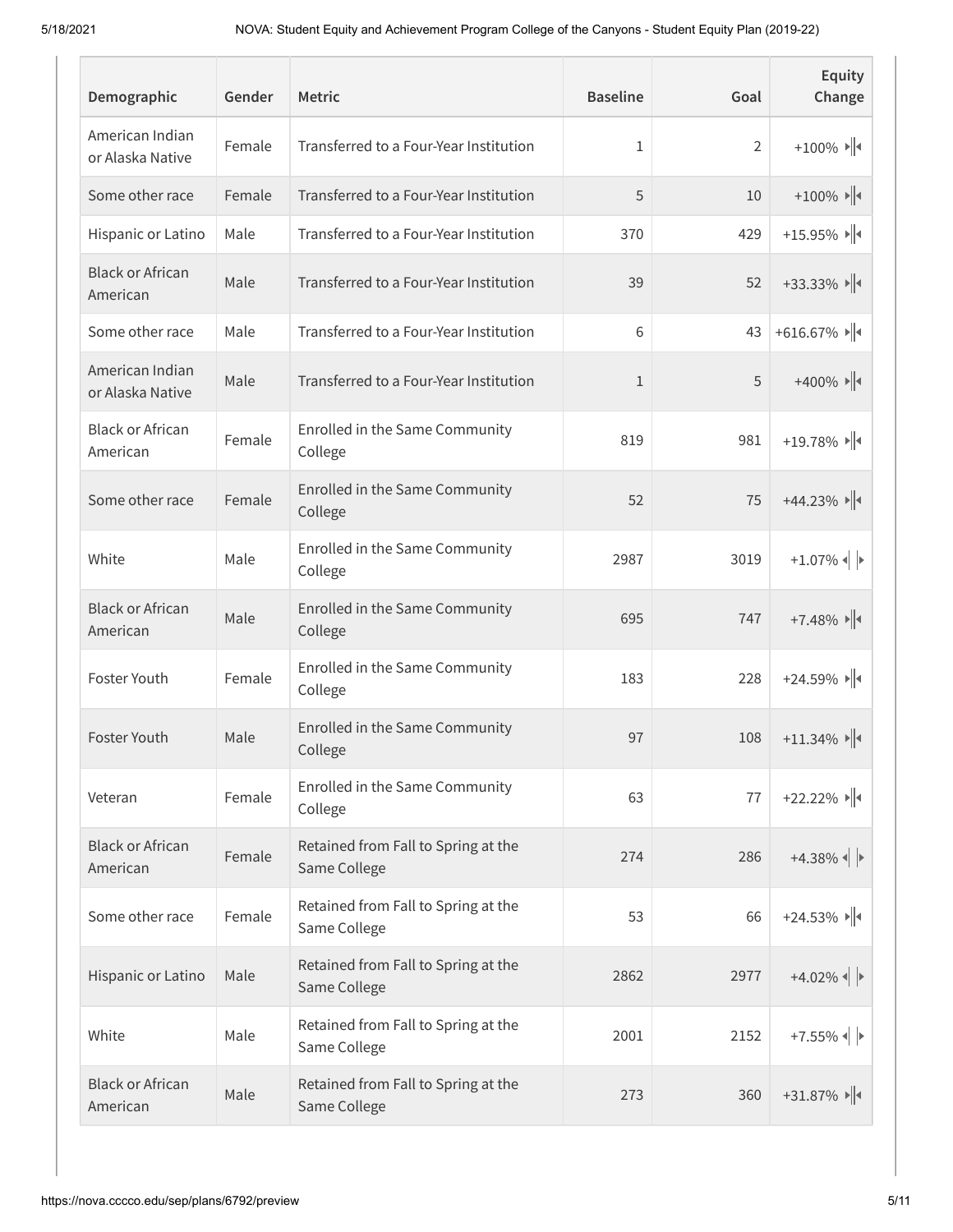| Demographic                                     | Gender | <b>Metric</b>                                                                              | <b>Baseline</b> | Goal           | Equity<br>Change                   |
|-------------------------------------------------|--------|--------------------------------------------------------------------------------------------|-----------------|----------------|------------------------------------|
| Some other race                                 | Male   | Retained from Fall to Spring at the<br>Same College                                        | 170             | 252            | $+48.24\%$                         |
| American Indian<br>or Alaska Native             | Male   | Retained from Fall to Spring at the<br>Same College                                        | 19              | 25             | $+31.58\%$                         |
| Foster Youth                                    | Male   | Retained from Fall to Spring at the<br>Same College                                        | 44              | 58             | $+31.82\%$                         |
| <b>Disabled</b>                                 | Female | Completed Both Transfer-Level Math<br>and English Within the District in the<br>First Year | 5               | 9              | $+80\%$ $\left  \cdot \right $     |
| Disabled                                        | Male   | Completed Both Transfer-Level Math<br>and English Within the District in the<br>First Year | 4               | 10             | $+150\%$ $\Vert$                   |
| Economically<br>Disadvantaged                   | Male   | Completed Both Transfer-Level Math<br>and English Within the District in the<br>First Year | 82              | 96             | $+17.07\%$                         |
| <b>Black or African</b><br>American             | Female | Completed Both Transfer-Level Math<br>and English Within the District in the<br>First Year | 5               | 9              | $+80\%$ $\left  \cdot \right $     |
| Hispanic or Latino                              | Male   | Completed Both Transfer-Level Math<br>and English Within the District in the<br>First Year | 81              | 99             | $+22.22\%$                         |
| <b>Black or African</b><br>American             | Male   | Completed Both Transfer-Level Math<br>and English Within the District in the<br>First Year | 4               | 13             | $+225\%$ $\Vert \cdot \Vert$       |
| Native Hawaiian<br>or other Pacific<br>Islander | Male   | Completed Both Transfer-Level Math<br>and English Within the District in the<br>First Year | $\theta$        | $\mathbf{1}$   | $0\%$ $\parallel$ $\triangleright$ |
| Foster Youth                                    | Male   | Completed Both Transfer-Level Math<br>and English Within the District in the<br>First Year | 0               | $\overline{2}$ | $+100\%$ $\left  \cdot \right $    |
| <b>LGBT</b>                                     | Female | Completed Both Transfer-Level Math<br>and English Within the District in the<br>First Year | 3               | 6              | $+100\%$                           |
| Veteran                                         | Male   | Completed Both Transfer-Level Math<br>and English Within the District in the<br>First Year | 1               | 4              | $+300\%$ $\rightarrow$ $\parallel$ |
| <b>Black or African</b><br>American             | Female | Attained the Vision Goal Completion<br>Definition                                          | 33              | 38             | $+15.15\%$                         |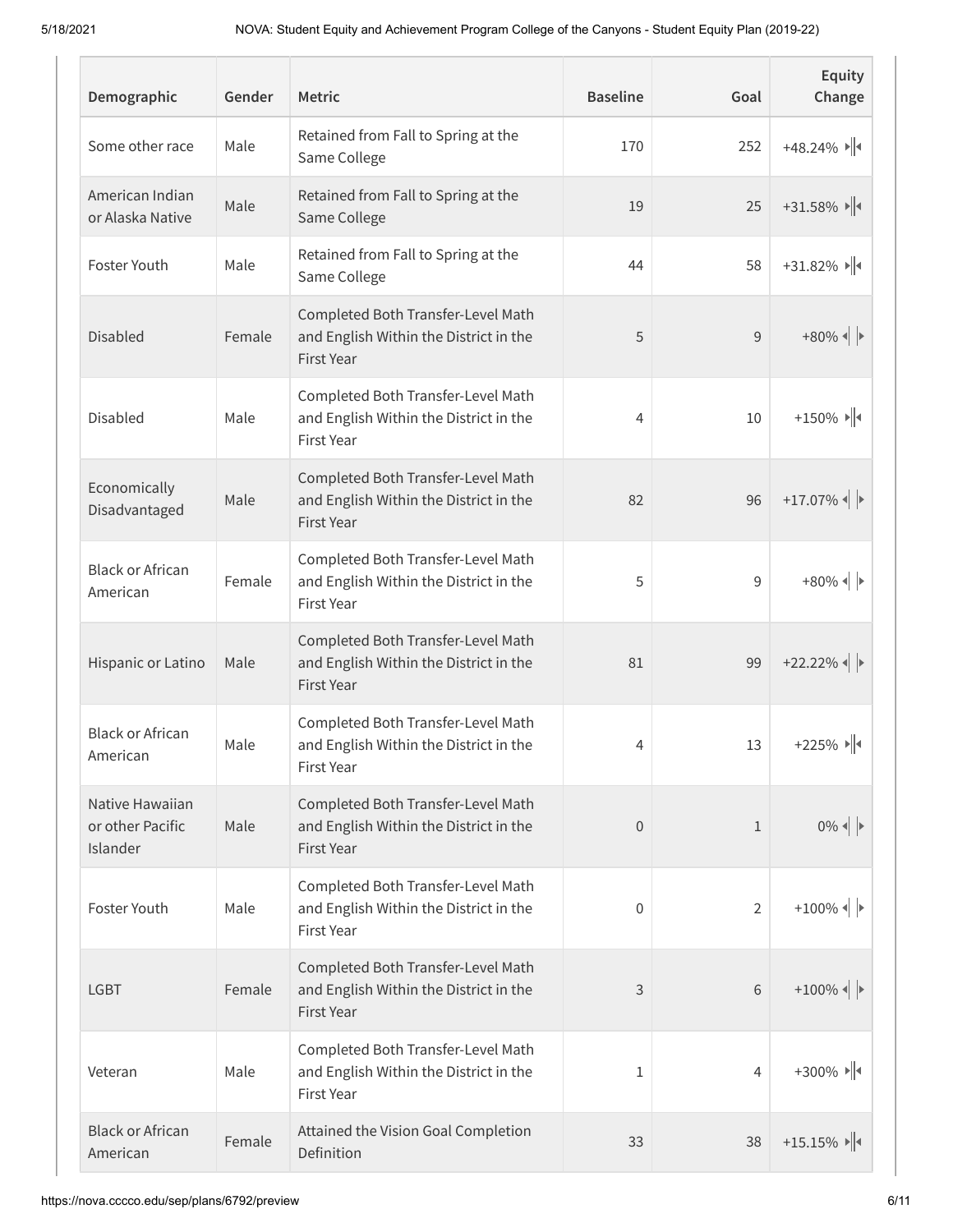| Demographic                                     | Gender | <b>Metric</b>                                     | <b>Baseline</b> | Goal           | Equity<br>Change                                                           |
|-------------------------------------------------|--------|---------------------------------------------------|-----------------|----------------|----------------------------------------------------------------------------|
| Some other race                                 | Female | Attained the Vision Goal Completion<br>Definition | 7               | 10             | $+42.86\%$                                                                 |
| Native Hawaiian<br>or other Pacific<br>Islander | Female | Attained the Vision Goal Completion<br>Definition | $\overline{0}$  | $\overline{2}$ | $+100\%$                                                                   |
| Hispanic or Latino                              | Male   | Attained the Vision Goal Completion<br>Definition | 309             | 361            | $+16.83\%$                                                                 |
| <b>Black or African</b><br>American             | Male   | Attained the Vision Goal Completion<br>Definition | 29              | 53             | $+82.76\%$                                                                 |
| Some other race                                 | Male   | Attained the Vision Goal Completion<br>Definition | 5               | 41             | $+720\%$                                                                   |
| American Indian<br>or Alaska Native             | Male   | Attained the Vision Goal Completion<br>Definition | $\mathbf{1}$    | $\overline{4}$ | $+300\%$ $\blacktriangleright$ $\blacktriangleright$ $\blacktriangleright$ |
| Native Hawaiian<br>or other Pacific<br>Islander | Male   | Attained the Vision Goal Completion<br>Definition | 3               | 3              | $0\%$ $\left\  \cdot \right\ $                                             |
| Foster Youth                                    | Male   | Attained the Vision Goal Completion<br>Definition | 6               | 8              | $+33.33\%$                                                                 |
| <b>LGBT</b>                                     | Male   | Attained the Vision Goal Completion<br>Definition | 11              | 12             | $+9.09%$                                                                   |

# **Additional Categories**

No population groups selected.

# **Activities**

### **Access: Successful Enrollment**

#### **Brief Description of Activity**

 faith-based organizations) Existing Activities to Close DI Gaps: • Increase counseling services in EOPS, homeless and foster youth, and first year promise students. • Training specifically for counseling services for DI populations. • Train the campus community and specific data coaches on specific student data, impacts, and create best practices in and out of the classroom. New Activities to Close DI Gaps: • Research and implement a mentor program such as Umoja or A2MEND. • Research and explore opening a multicultural center. • Coordinate Adult 25+ efforts with the Enrollment Management Plan. • Research & Inquiry Groups (RIGs) to explore strategies, services, and programs to close gaps for DI populations. • Community outreach to local sites (e.g.,

#### **Related Metrics**

Overall : All : Enrolled in the Same Community College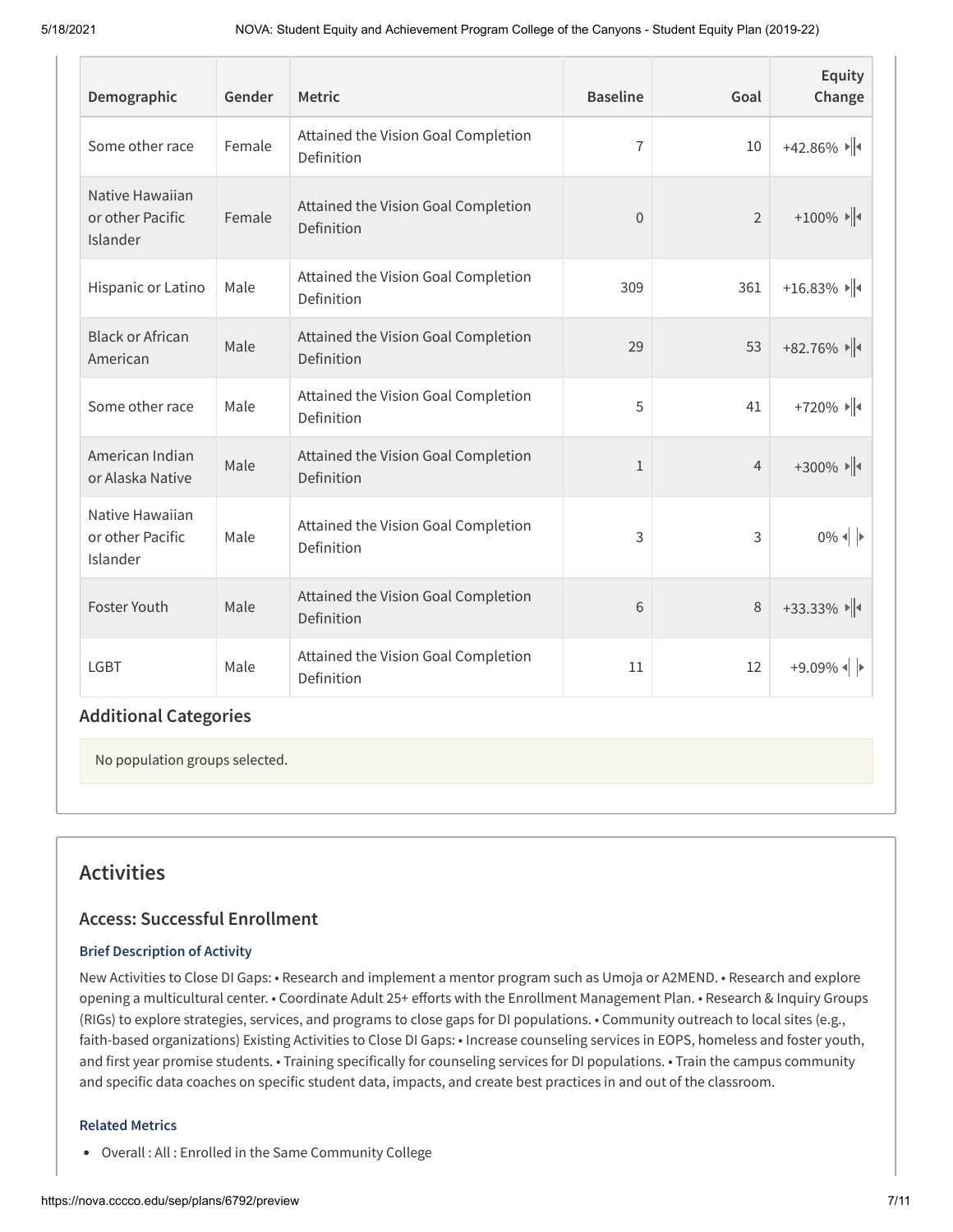- Black or African American : Female : Enrolled in the Same Community College
- Some other race : Female : Enrolled in the Same Community College
- White : Male : Enrolled in the Same Community College
- Black or African American : Male : Enrolled in the Same Community College
- Foster Youth : Female : Enrolled in the Same Community College
- Foster Youth : Male : Enrolled in the Same Community College
- Veteran : Female : Enrolled in the Same Community College
- Some other race : Female : Retained from Fall to Spring at the Same College

## **Retention: Fall to Spring**

#### **Brief Description of Activity**

 New Activities to Close DI Gaps: • Research and implement a mentor program such as Umoja or A2MEND. • Research and explore opening a multicultural center. • Launch Starfish as an early alert retention strategy, and research use to target DI populations. • Coordinate Adult 25+ efforts with the Enrollment Management Plan. • Research & Inquiry Groups (RIGs) to explore strategies, services, and programs to close gaps for DI populations. • Leverage the benefits of Student Employment on campus. • Ensure access to services in the evening. • Explore African-American Studies courses (sociology, history) Existing Activities to Close DI Gaps: • Reaching out personally to students who are in academic difficulty. • Ongoing support for students in academic difficulty throughout the semester. • CETL culturally-relevant teaching course • Disseminate training for the College on equity & retention. • Train the campus community and specific data coaches on specific student data, impacts, and create best practices in and out of the classroom. • Services and support for Foster Youth • Services and support for DSP&S • Services and support for EOPS • Creation and support of Student Athletic Academic Mentor • Services and support for Veterans

#### **Related Metrics**

- Overall : All : Retained from Fall to Spring at the Same College
- American Indian or Alaska Native : Male : Transferred to a Four-Year Institution
- Black or African American : Female : Retained from Fall to Spring at the Same College
- Some other race : Female : Retained from Fall to Spring at the Same College
- Hispanic or Latino : Male : Retained from Fall to Spring at the Same College
- White : Male : Retained from Fall to Spring at the Same College
- Black or African American : Male : Retained from Fall to Spring at the Same College
- Some other race : Male : Retained from Fall to Spring at the Same College
- American Indian or Alaska Native : Male : Retained from Fall to Spring at the Same College
- Foster Youth : Male : Retained from Fall to Spring at the Same College

# **Completion of transfer level math and English**

#### **Brief Description of Activity**

New Activities to Close DI Gaps: • Research and implement a program such as Umoja or A2MEND. • Research and explore opening a multicultural center. • Coordinate Adult 25+ efforts with the Enrollment Management Plan. • Research & Inquiry Groups (RIGs) to explore strategies, services, and programs to close gaps for DI populations. • Targeting Majors where there is a high representation of African-American/Black students (e.g. Communications, Kinesiology). For example HUB on-the-go and going where students are. Existing Activities to Close DI Gaps: • Continue training for the College on Equity (such as AB705 impact). • Train the campus community and specific data coaches on specific student data, impacts, and create best practices in and out of the classroom.

#### **Related Metrics**

- Overall : All : Completed Both Transfer-Level Math and English Within the District in the First Year
- Disabled : Female : Completed Both Transfer-Level Math and English Within the District in the First Year
- Disabled : Male : Completed Both Transfer-Level Math and English Within the District in the First Year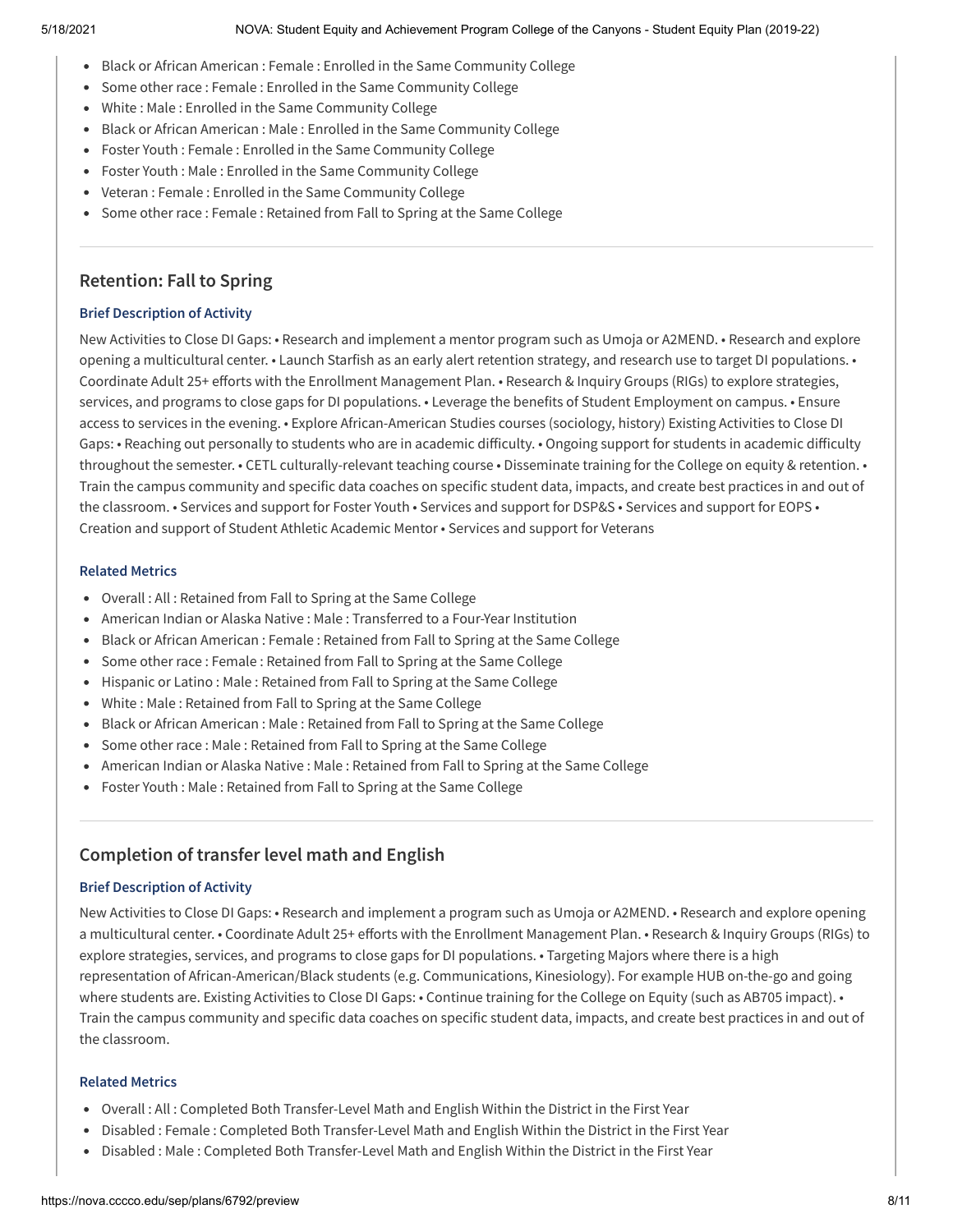#### 5/18/2021 NOVA: Student Equity and Achievement Program College of the Canyons - Student Equity Plan (2019-22)

- Economically Disadvantaged : Male : Completed Both Transfer-Level Math and English Within the District in the First Year
- Black or African American : Female : Completed Both Transfer-Level Math and English Within the District in the First Year
- Hispanic or Latino : Male : Completed Both Transfer-Level Math and English Within the District in the First Year
- Black or African American : Male : Completed Both Transfer-Level Math and English Within the District in the First Year
- LGBT : Female : Completed Both Transfer-Level Math and English Within the District in the First Year
- Veteran : Male : Completed Both Transfer-Level Math and English Within the District in the First Year

# **Attained Vision Goal for Completion**

#### **Brief Description of Activity**

 New Activities to Close DI Gaps: • Research and implement a mentor program such as Umoja or A2MEND. • Research and explore opening a multicultural center. • Coordinate Adult 25+ efforts with the Enrollment Management Plan. • Research & Inquiry Groups (RIGs) to explore strategies, services, and programs to close gaps for DI populations. • Targeting Majors where there is a high representation of African-American/Black students (e.g. Communications, Kinesiology). For example HUB on-the-go and going where students are. Existing Activities to Close DI Gaps: • Services and support for Foster Youth • Services and support for DSP&S • Services and support for EOPS • Creation and support of Student Athletic Academic Mentor • Services and support for Veterans • Train the campus community and specific data coaches on specific student data, impacts, and create best practices in and out of the classroom.

#### **Related Metrics**

- Overall : All : Attained the Vision Goal Completion Definition
- Black or African American : Female : Attained the Vision Goal Completion Definition
- Some other race : Female : Attained the Vision Goal Completion Definition
- Native Hawaiian or other Pacific Islander : Female : Attained the Vision Goal Completion Definition
- Hispanic or Latino : Male : Attained the Vision Goal Completion Definition
- Black or African American : Male : Attained the Vision Goal Completion Definition
- Some other race : Male : Attained the Vision Goal Completion Definition
- American Indian or Alaska Native : Male : Attained the Vision Goal Completion Definition
- Native Hawaiian or other Pacific Islander : Male : Attained the Vision Goal Completion Definition
- Foster Youth : Male : Attained the Vision Goal Completion Definition
- LGBT : Male : Attained the Vision Goal Completion Definition

# **Transfer to a four-year institution**

#### **Brief Description of Activity**

New Activities to Close DI Gaps: • Research and implement a program such as Umoja or A2MEND. • Research and explore opening a multicultural center. • Increase transfer workshops for HBCUs. • Coordinate Adult 25+ efforts with the Enrollment Management Plan. • Research & Inquiry Groups (RIGs) to explore strategies, services, and programs to close gaps for DI populations. Existing Activities to Close DI Gaps: • Provide buses to bring students to 4-year outreach events. • Train the campus community and specific data coaches on specific student data, impacts, and create best practices in and out of the classroom. • Services and support for Foster Youth • Services and support for DSP&S • Services and support for EOPS • Creation and support of Student Athletic Academic Mentor • Services and support for Veterans

#### **Related Metrics**

- Overall : All : Transferred to a Four-Year Institution
- Some other race : Female : Transferred to a Four-Year Institution
- Hispanic or Latino : Male : Transferred to a Four-Year Institution
- Black or African American : Male : Transferred to a Four-Year Institution
- Some other race : Male : Transferred to a Four-Year Institution
- American Indian or Alaska Native : Male : Transferred to a Four-Year Institution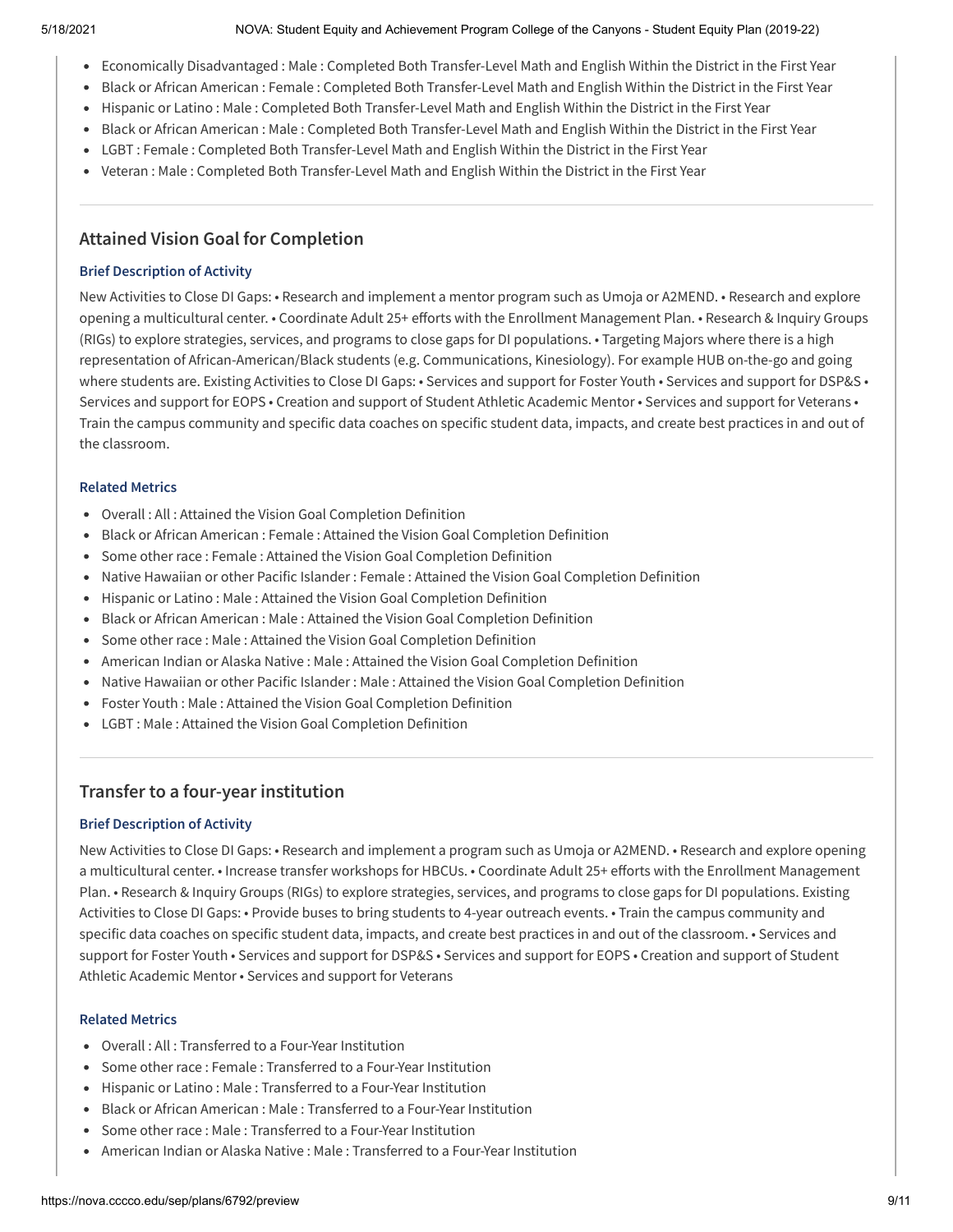# **Certification**

#### **Chancellor/President**

# **Dianne Van Hook**

Dianne.vanhook@canyons.edu

#### Approved by Dianne Van Hook

#### **05/14/2019 09:03 AM PDT**

#### **Chief Business Officer**

## Vice President/Asst. Superintendent, Business Services **Sharlene Coleal** sharlene.coleal@canyons.edu (661) 259-7800

**Jason Hinkle** jason.hinkle@canyons.edu

#### Approved by Sharlene Coleal

#### **05/23/2019 04:45 PM PDT**

#### **Chief Instructional Officer**

 **Mr. Joe Gerda** Interim Asst. Superintendent / VP, Instruction joe.gerda@canyons.edu (661) 362-6410

#### Approved by Omar Torres

#### **05/10/2019 02:52 PM PDT**

#### **Chief Student Services Oicer**

## VP, Student Services **Michael Wilding** michael.wilding@canyons.edu (661) 362-3498